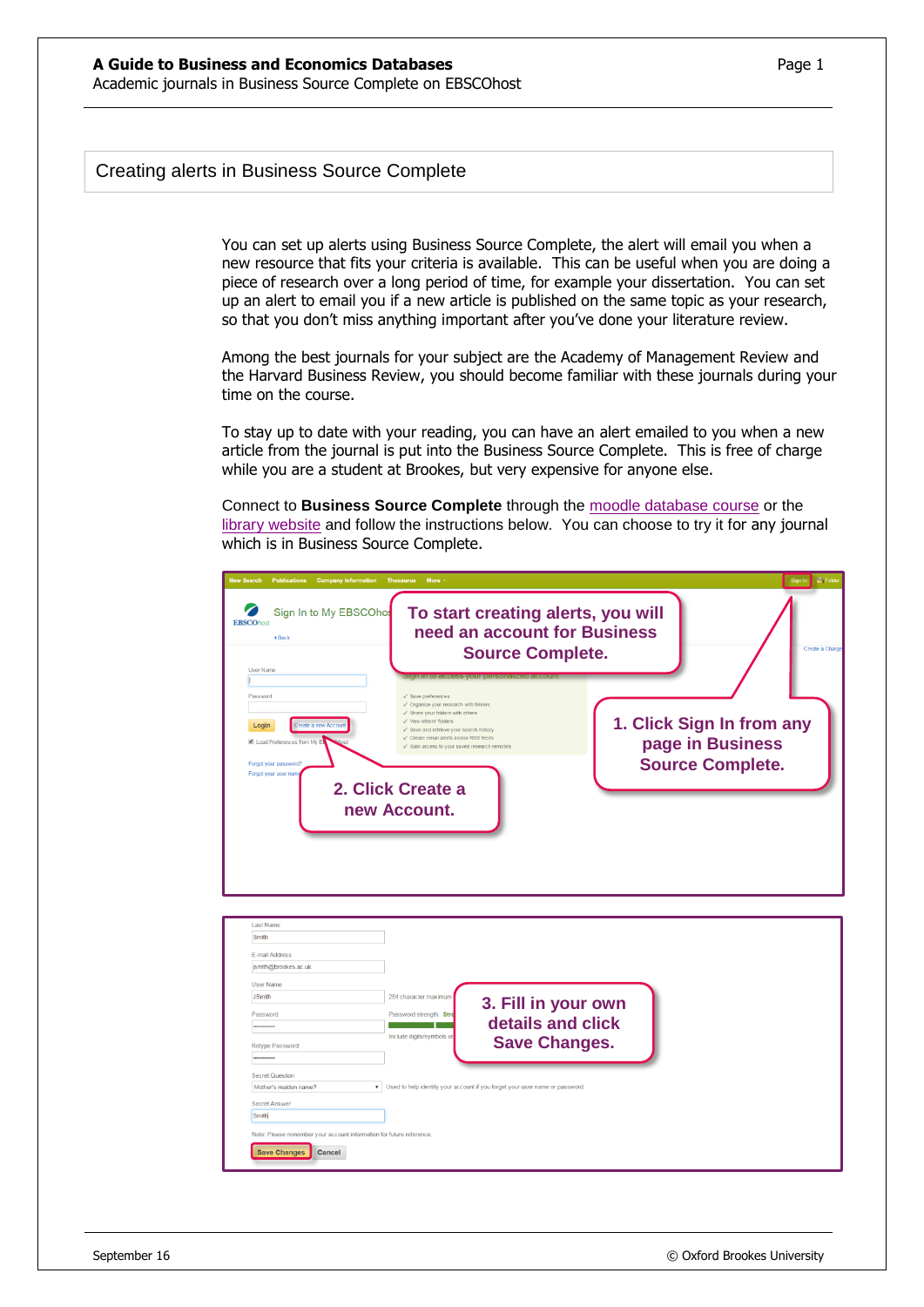The account you create for Business Source Complete is separate from your Brookes account. Your new account can be used in any EBSCOhost database to create alerts, save searches and create folders.